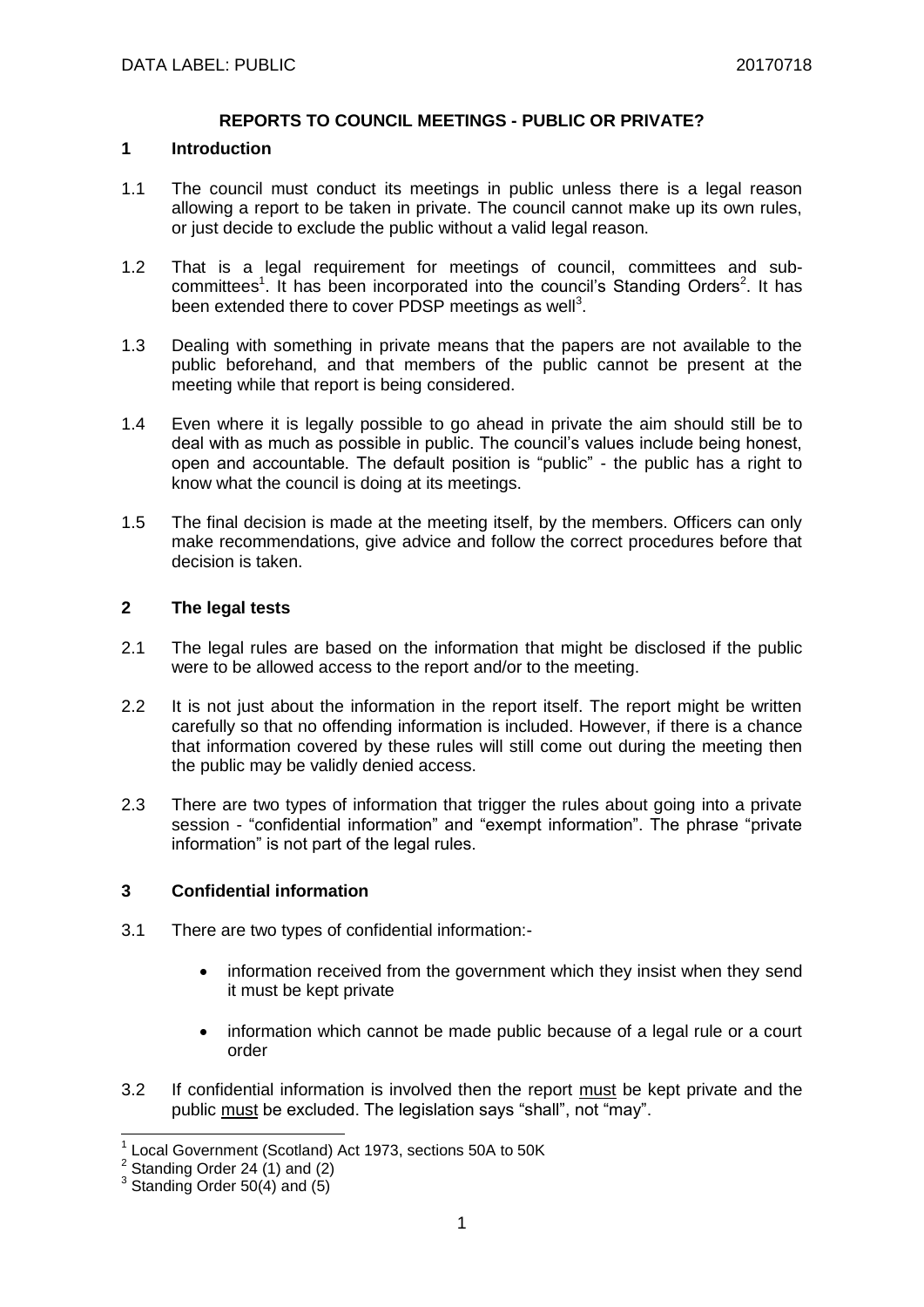3.3 This kind of information hardly ever comes up in council reports. It is exceedingly rare.

## **4 Exempt information**

- 4.1 There are 15 kinds of exempt information<sup>4</sup>. Most of them have some conditions attached before they can apply<sup>5</sup>. The categories and conditions are shown in the table at the end of this guidance, along with some examples.
- 4.2 If any of the categories of exempt information is involved then the conditions need to be checked to make sure they are satisfied.
- 4.3 If so, then the report may be kept private and the public may be excluded, as opposed to "shall". That decision is for the members to make at the meeting.
- 4.4 This type of information is much more common than confidential information, but the overall proportion of reports which are taken in private is still very low.

## **5 Before the meeting**

- 5.1 The decision about taking a report forward as a private item is for the Chief Executive in his role as Clerk to the Council. In practice, he delegates those decisions to Committee Officers. The officer writing a report cannot make that decision. Other senior officers cannot make that decision.
- 5.2 If you think your report should be taken in private then check the legal reasons and information in this guidance (see Appendix). If you still think that it should be a private report then speak to Committee Services. They will let you know if there is a good reason for going ahead in private. If there is an argument about it then the Chief Solicitor or the Governance Manager will decide.
- 5.3 If a report is going to go forward as a private item then add a data label accordingly and send it to Committee Services in the usual way. They will deal with it from there.
- 5.4 They will include the title of the report in the agenda, usually at the end.
- 5.5 The agenda will be marked to show that officers think it should be taken in private. It will also identify the legal reason for them coming to that conclusion.
- 5.6 The report will not be circulated with the rest of the reports. It will not be made public before the meeting. It will be sent to members separately by email. It will include a covering sheet explaining why it has been designated as potentially private business. It will be prepared and sent on yellow paper to differentiate it from the other meeting papers.
- 5.9 It might be possible to publish part of the report before the meeting. For example, the main report could be written so that it can be made public with the exempt information kept in an appendix. That means the public are given as much information as possible rather than keeping it all from them. They will still be

<sup>&</sup>lt;sup>4</sup> Local Government (Scotland) Act 1973, Schedule 7A, Part I, Paragraphs 1 -15

<sup>5</sup> Local Government (Scotland) Act 1973, Schedule 7A, Part II, Paragraphs 1 - 6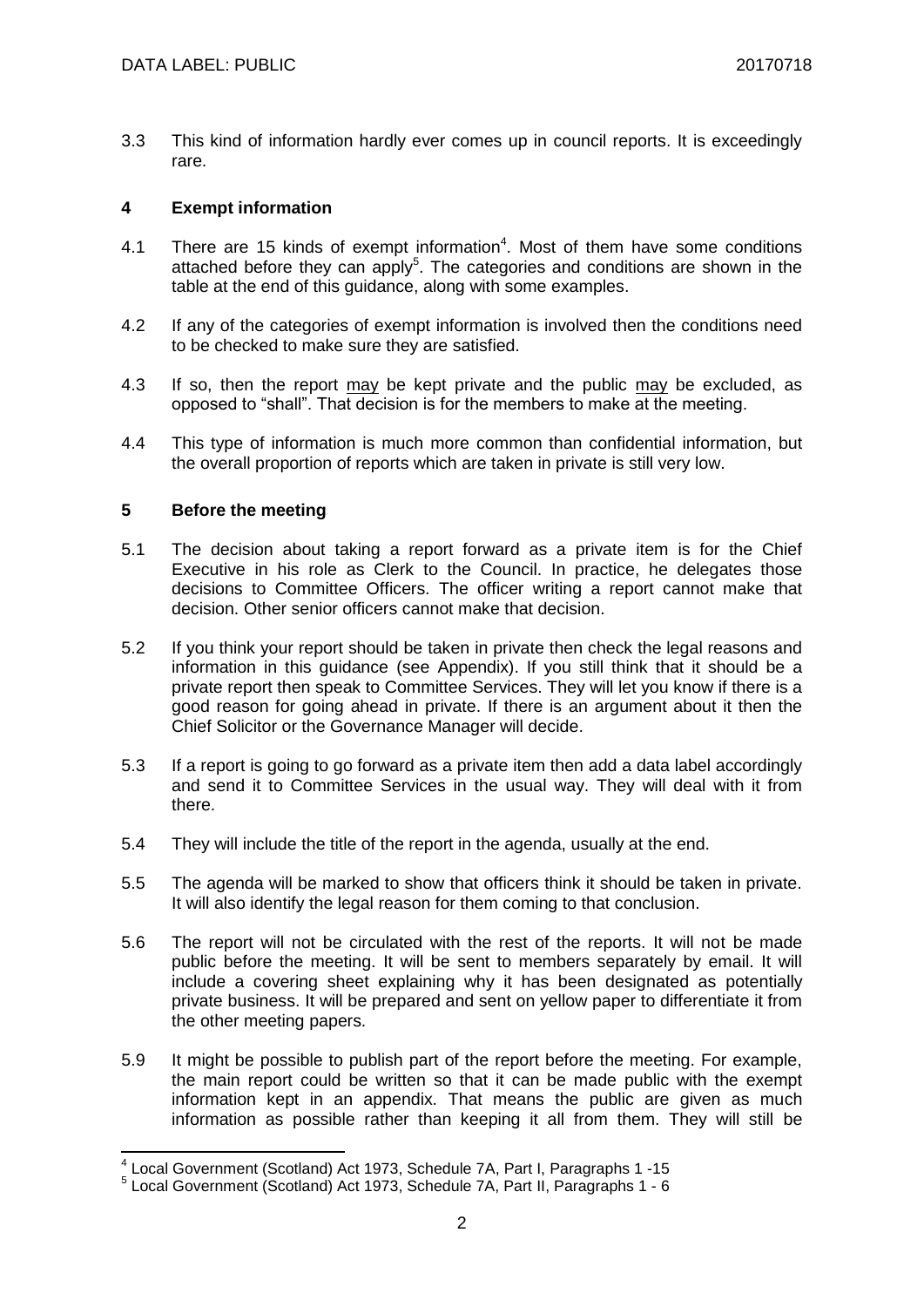excluded from the meeting for the whole item of business but they will know some of what is going on beforehand.

### **6 At the meeting**

- 6.1 When a report concerning confidential information comes up on the agenda the Chair will inform members that the report must be taken in private. Officers may be asked to explain and give advice. Members will always accept the advice and agree to proceed in private.
- 6.2 When a report concerning exempt information comes up on the agenda the Chair will ask members to agree that the report should be taken in private. Officers may be asked to explain and give advice. Members will almost always accept the advice and agree to proceed in private. If they do not all agree one way or the other then a vote may be needed so that a decision is properly made.
- 6.3 If the decision is "private" then Committee Officers will ensure that anyone not entitled to be present leaves the meeting. The report is then dealt with under the usual procedures.
- 6.4 If there is more business to come after it then the public can come back into the meeting room for that part of the meeting.

# **7 After the meeting**

- 7.1 Even though a report was taken in private at the meeting the public is still entitled to know what happened. That is done by writing the minute of the meeting so that the public know what the report was about and what decision was taken but are not told any of the information that led to the private session. Committee Officers may discuss with you exactly what can safely be included in the minute.
- 7.2 The report may have to be made publicly available after the meeting even though it was taken in private at the meeting. That is because once the meeting is over freedom of information legislation takes over. There may still be a good reason not to disclose the report or parts of it. However, after the meeting that is decided under FOISA/EIRS rules and not the rules that apply to private business before and at the meeting.

### **8 Elected members**

- 8.1 Members are in a slightly different position to members of the public. Even though they are not on the committee concerned they might still have a right to see the private report. That depends on the category of exempt information involved - that additional right does not always apply.
- 8.2 If members ask for a copy of a private report and they are not on that particular committee then you should take advice before making a decision.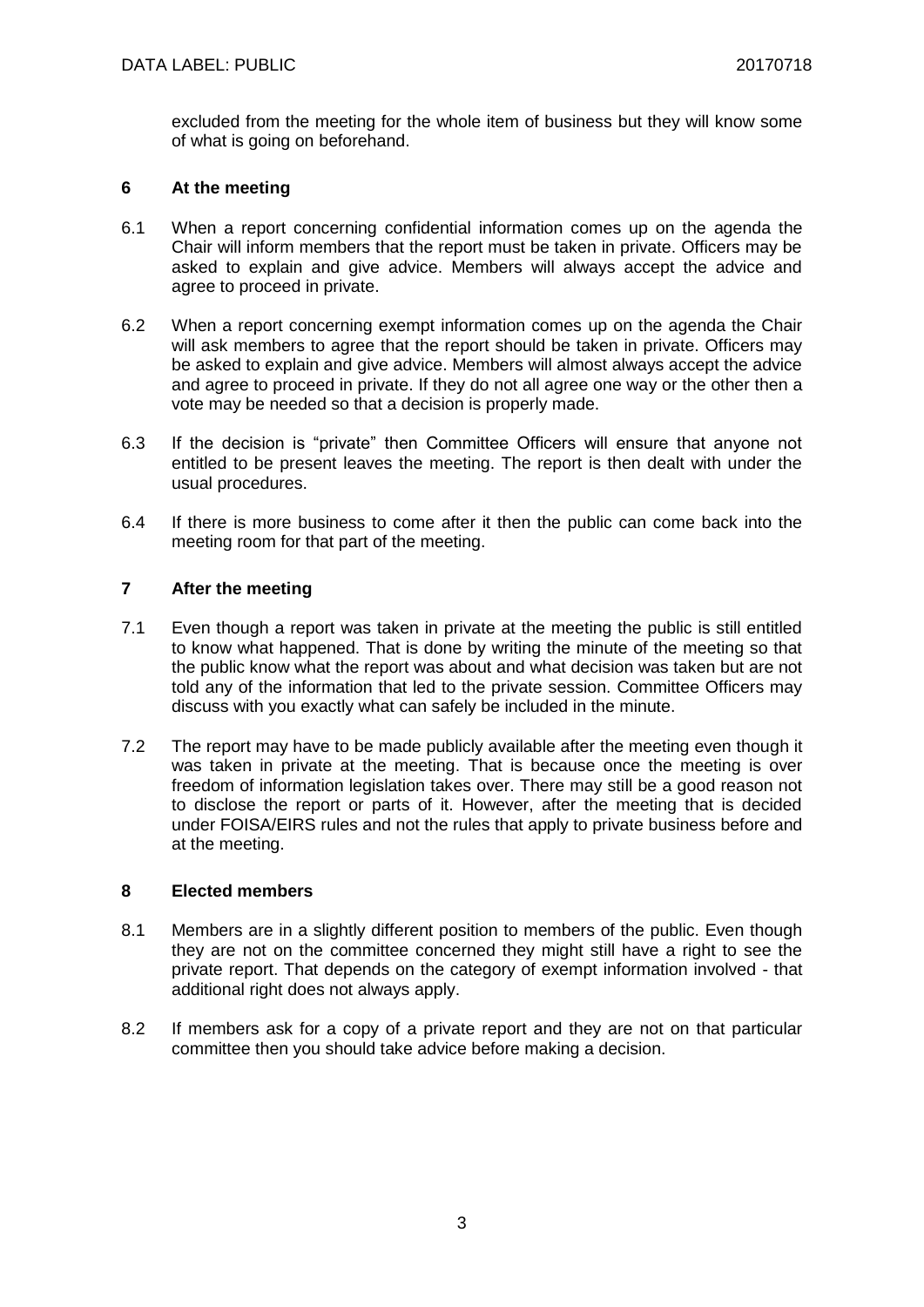# **APPENDIX**

| Para.          | Concerning                                                                                                                      | Subject to                                                                                             | <b>Examples</b>                                                                         |
|----------------|---------------------------------------------------------------------------------------------------------------------------------|--------------------------------------------------------------------------------------------------------|-----------------------------------------------------------------------------------------|
| 1              | Particular former, present<br>or potential future council<br>employee or office-holder                                          | Only in that capacity                                                                                  | Employee appeals<br><b>Senior Officer</b><br>appointments                               |
| $\overline{2}$ | Particular former, present<br>or potential future<br>occupier of<br>accommodation provided<br>or paid for by the council        | Only in that capacity                                                                                  | Homeless appeals<br>Social Work<br>Complaints<br><b>Reviews</b>                         |
| 3              | Particular former, present<br>or potential future<br>recipient of a council<br>service                                          | Only in that capacity                                                                                  | Civic licensing<br>applications<br>Disabled parking<br>spaces                           |
| 4              | Particular former present<br>or potential future<br>recipient of financial<br>assistance from the<br>council                    | Only in that capacity                                                                                  | Social Work<br>Complaints<br><b>Reviews</b><br>Access fund grants                       |
| 5              | Adoption, care, fostering,<br>education, supervision<br>requirement or residence<br>for a particular child                      | None                                                                                                   | Social Work<br>Complaints<br><b>Reviews</b><br>Significant case<br>reviews              |
| 6              | <b>Financial or business</b><br>affairs of a particular<br>person other than the<br>council                                     | Unless it requires to be<br>registered under the<br>Companies Acts and<br>similar registration regimes | <b>BIDS</b> levy appeals<br>Sale or lease of<br>land                                    |
| $\overline{7}$ | Reports and supervision<br>of a particular person on<br>release from prison                                                     | <b>None</b>                                                                                            | Social Work<br>Complaints<br><b>Reviews</b><br>Significant case<br>reviews              |
| 8              | Cost to be incurred by the<br>council under a contract<br>for the acquisition of a<br>particular property, goods<br>or services | Only if disclosure may give<br>someone an advantage<br>over the council or others                      | Appointing a<br>preferred bidder<br>Negotiations for<br>sale or purchase of<br>property |